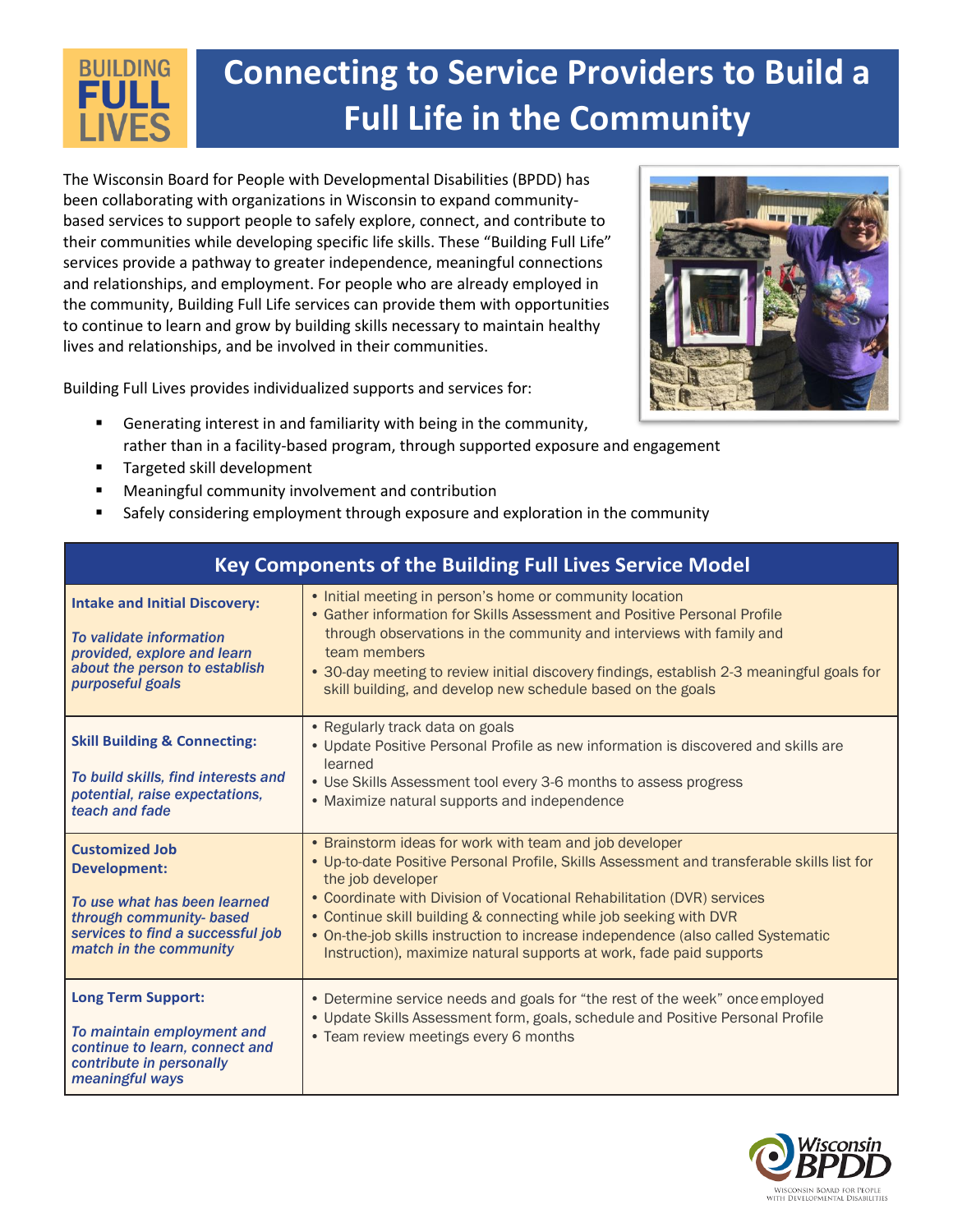Building Full Life services are called different names by different service providers and can be added to a Family Care or IRIS service plan on an hourly basis at different staffing ratios using Day Services or Daily Living Skills training:

- Service codes will vary by service provider and are unique to each person.
- The hourly rates may also vary, depending on the staffing ratio.
- Daily Living Skills Training is used for time-limited, focused skill training.
- Day Services are used for longer-term/maintenance of skill services.

Regardless of service type, all Building Full Life services are designed to increase independence and eventually reduce or eliminate paid supports when possible. Examples of Building Full Life outcomes include:

- **EXEDENT I** would like to have more friends and relationships, besides my supports staff.
- **■** I want to learn how to take the bus and walk around my community on my own.
- **■** I would like to learn how to shop for and cook healthy meals.
- I would like to be more independent in keeping myself healthy and clean.
- I want to learn how to manage my money.
- I want to be more involved in choosing how I spend my day.
- I want to learn what my community has to offer and find more activities to do that I enjoy.
- I want to meet more people by volunteering and being involved in community activities.
- I want to volunteer so that I can learn things that will help me get a job in the future.

| <b>Agencies Collaborating with BPDD to Provide Building Full Life Services</b> |                                                   |                                                                         |  |
|--------------------------------------------------------------------------------|---------------------------------------------------|-------------------------------------------------------------------------|--|
| <b>Agency</b>                                                                  | <b>Location</b>                                   | Contact(s)                                                              |  |
| Ascend                                                                         | Manitowoc                                         | Deanna Genske at (920) 682-4663 or dgenske@ascendservicesinc.org        |  |
| <b>ASPIRO</b>                                                                  | Green Bay                                         | Katie Doble at (920) 498-2599 or kdoble@aspiroinc.org                   |  |
| Bethesda Lutheran<br>Communities                                               | Watertown                                         | Kristine Leonard at (920) 262-6529 or kristine.leonard@bethesdalc.org   |  |
| <b>East Shore Industries</b>                                                   | Algoma                                            | Amber Krokstrom at (920) 487-3541 or akrokstrom@eastshoreindustries.com |  |
| Goodwill Industries of SE<br>WI                                                | Milwaukee                                         | Jeanine Fohl at (414) 847-4829 or Jeanine. Fohl@goodwillsew.com         |  |
| <b>Green Valley Enterprises</b>                                                | <b>Beaver Dam</b>                                 | David Bigelow at (920) 887-4282 or dbigelow@gveinc.org                  |  |
| Headwaters, Inc.                                                               | Rhinelander                                       | Katherine Garrison at (715) 369-1337 or kgarrison@headwatersinc.org     |  |
| <b>Opportunity Development</b><br>Centers (ODC)                                | WI Rapids,<br>Marshfield,<br><b>Stevens Point</b> | Mindy Reiman at (715) 424-2712 or mreiman@odcinc.com                    |  |
| Opportunity Center of<br>Crawford County                                       | Crawford<br>County                                | Pam Ritchie at (608) 326-6486 or pritchie@opcntr.org                    |  |
| <b>RCS Empowers</b>                                                            | Sheboygan                                         | Angie Buechel at (920) 694-1233 or abuechel@rcsempowers.com             |  |
| Threshold                                                                      | West Bend                                         | Jami Sickler at 262-685-8275 or jsickler@thresholdinc.org               |  |
| <b>Ventures Unlimited</b>                                                      | Hayward, Rice<br>Lake, Shell Lake                 | Kristin Frane at (715) 558-1745 or kristin@venturesunlimited.org        |  |
| <b>VIP Services</b>                                                            | Elkhorn                                           | Dana Kelnhofer at (262) 723-4043 or danakelnhofer@vipservices-inc.org   |  |